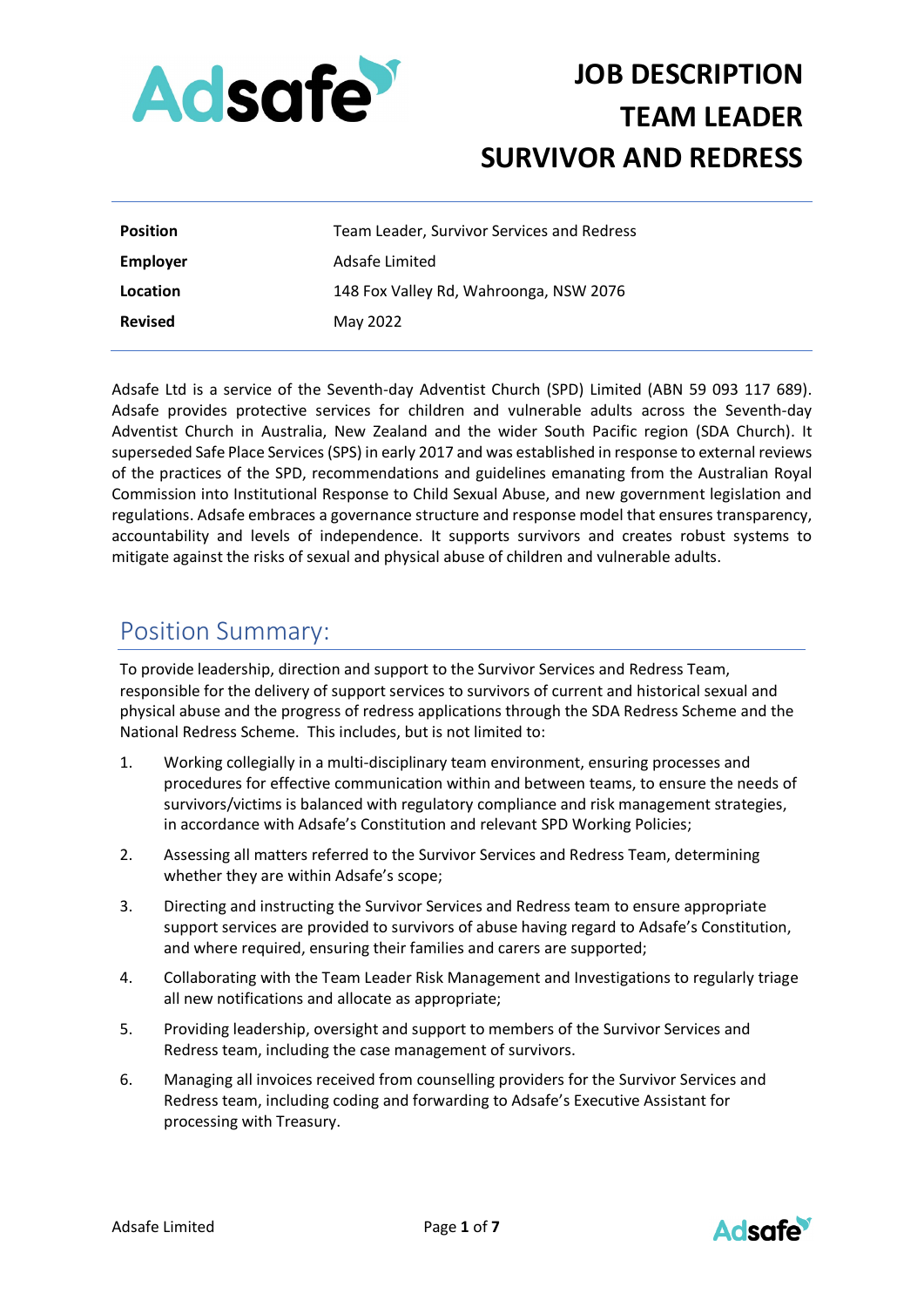

- 7. Overseeing any responses to claims for Redress on behalf of the SDA Church in Australia and New Zealand ensuring adequate support for survivors and advice for stakeholders throughout a claim period;
- 8. Identifying and implementing strategic opportunities to raise awareness of the impacts of abuse to internal stakeholders and our communities.

## Prerequisites:

### **Essential**

- 1. Must be supportive of the Seventh-day Adventist Church, its mission, beliefs and lifestyle.
- 2. Relevant tertiary qualifications in social work, social services or psychology.
- 3. Demonstrated ability to manage varying and/or conflicting stakeholder demands.
- 4. Proven leadership, communications and people management skills including delegation and allocation of work.
- 5. Demonstrated track record of successful management within a service industry.
- 6. Experience in case management and solution-focussed outcomes.
- 7. Demonstrated experience in establishing and maintaining relevant partnerships with internal and external stakeholders and agencies.
- 8. Demonstrated experience in supporting quality service provision.
- 9. High level interpersonal and written communication skills, including ability to influence, negotiate and relate to people at various levels.
- 10. Experience with or sound knowledge of the National Redress Scheme, alternative dispute resolution or mediation.
- 11. Knowledge of the criminal justice system, child protection and relevant Australian and New Zealand legislation pertaining to sexual and physical assault.
- 12. A sound understanding of privacy laws and challenges associated with reporting obligations relating to sexual and physical assault.
- 13. High level of confidentiality regarding personal and sensitive information.
- 14. Ability to prioritise, meet deadlines and work under pressure.
- 15. Ability to work autonomously and in a team, and to think and plan strategically.
- 16. Knowledge of the Australian Royal Commission into Institutional Responses to Child Sexual Abuse.
- 17. Legal entitlement to work in Australia.
- 18. Capacity to travel within NSW, interstate and internationally as required.
- 19. Computer literacy particularly with Microsoft office suite.
- 20. Willingness to undergo a National Criminal History check.

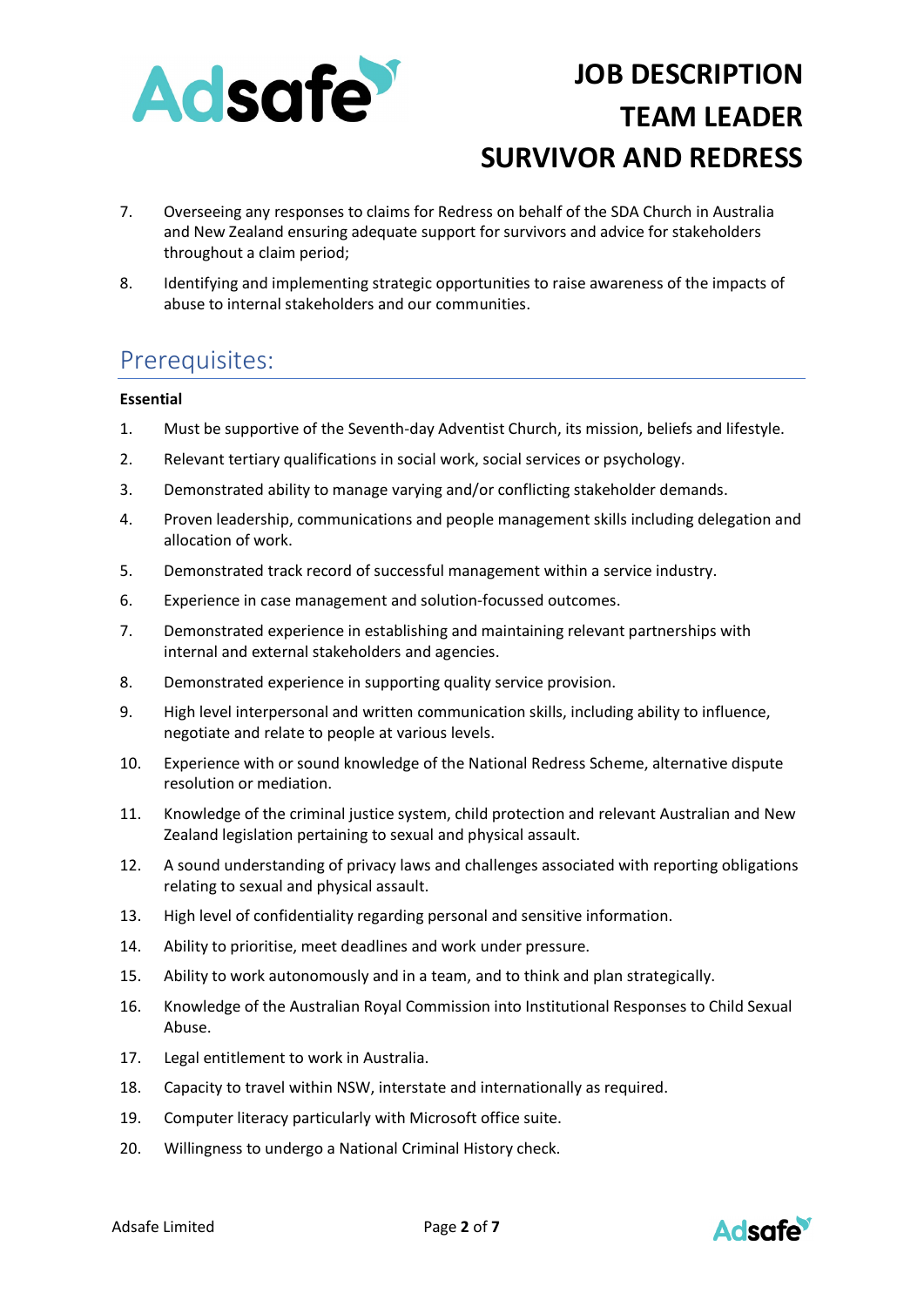

### **Preferred**

- 1. A working knowledge and understanding of child protection in a religious context.
- 2. Experience in providing advice on the implementation of child protection compliance.
- 3. Previous experience in a religious, Not-for-Profit or charitable organisation highly valued.
- 4. Ability to create evaluation systems to ensure quality control and the effectiveness of the training provided.

## Behavioural Competencies:

In conjunction with the Competency Framework factsheets, the Team Leader, Survivor Services and Redress is expected to demonstrate the following competencies:

- 1. **Leading and Supervising (1.2)** Provides others with a clear direction; sets appropriate standards of behaviour.
- 2. **Persuading and Influencing (3.2)** Makes a strong personal impression on others; gains clear agreement and commitment from others.
- 3. **Formulating Strategies and Concepts (5.3)** Works strategically to realise organisational goals; sets and develops strategies.
- 4. **Delivering Results and Meeting Customer Expectations (6.2)** Focuses on customer needs and satisfaction; sets high standards for quality and quantity; and
- 5. **Planning and Organising (6.1)** Sets clearly defined objectives; plans activities and projects well in advance and takes account of possible changing circumstances.

## Responsibilities:

Management of service provision and direct reports:

- 1. Lead, direct, develop and support the team to provide effective service provision to survivors of abuse and their families within Adsafe's scope which meets best practice and legislative requirements including efficient, professional, timely and confidential support.
- 2. Be accountable for meeting service provision requirements including:
	- (a) Ensuring effective use of assets and external services within the community to achieve positive outcomes for survivors, families and carers within Adsafe scope.
	- (b) Preparation of reports for board meetings, annual reporting and other reports as requested by the Operations Manager or General Manager.
- 3. Manage performance of team including:
	- (a) Outlining areas of accountability/expectations for each team member including delegating and allocating work according to priorities and workload.
	- (b) Conducting regular team meetings and overseeing case management.
	- (c) Conducting informal and formal performance appraisal for each team member.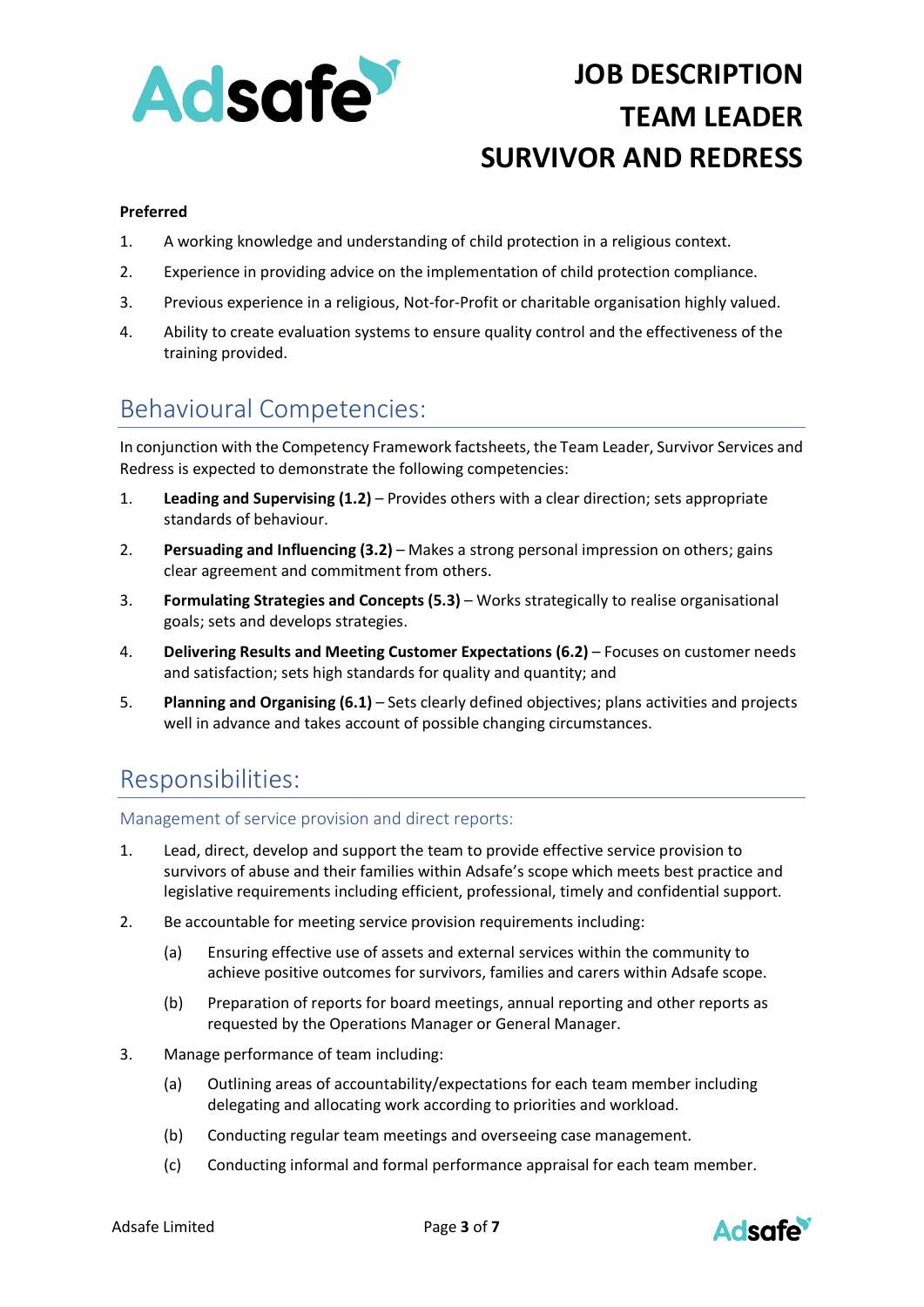

- (d) Identifying and implementing professional development for team members.
- (e) Ensuring compliance with all relevant SPD and Adsafe policies and procedures and legislative requirements.
- (f) Ensuring accurate and timely collection and recording of information in Adsafe's database.
- 4. Engage in regular communication with and provide feedback, updates, advice and support to other Adsafe teams through formal and informal meetings.
- 5. Conduct daily intake/triage of new notifications in collaboration with other Team Leaders.
- 6. Participate in strategic planning and professional development relevant to Adsafe's services.

### Oversight of Redress Services

- 7. Oversee responses to redress claims made through the National Redress Scheme and the internal Seventh-day Adventist Redress Scheme.
- 8. Support Redress Case Officer to coordinate responses to the redress schemes, including:
	- (a) Determining eligibility of redress claims.
	- (b) Ensuring adequate support for survivors when making claims through the internal scheme and referring them for case management support where requested.
	- (c) Providing advice to stakeholders on redress process during claim period.
	- (d) Preparing draft settlement paperwork for review by stakeholders and their legal advisors.
	- (e) Assisting stakeholders in providing direct personal response to redress claimants if desired by survivors.

### Stakeholder Management:

- 9. To ensure effective advocacy and service delivery for survivors, establish, nurture and maintain effective relationships and partnerships with:
	- (a) Leaders and administrators of conferences, local churches, school companies, schools and other affiliated entities of the SDA Church.
	- (b) Survivors and their families.
	- (c) Service providers and community organisations.
	- (d) Relevant government agencies.
	- (e) The wider Adsafe team.
- 10. Identify opportunities to promote Adsafe to the wider SPD of the SDA Church.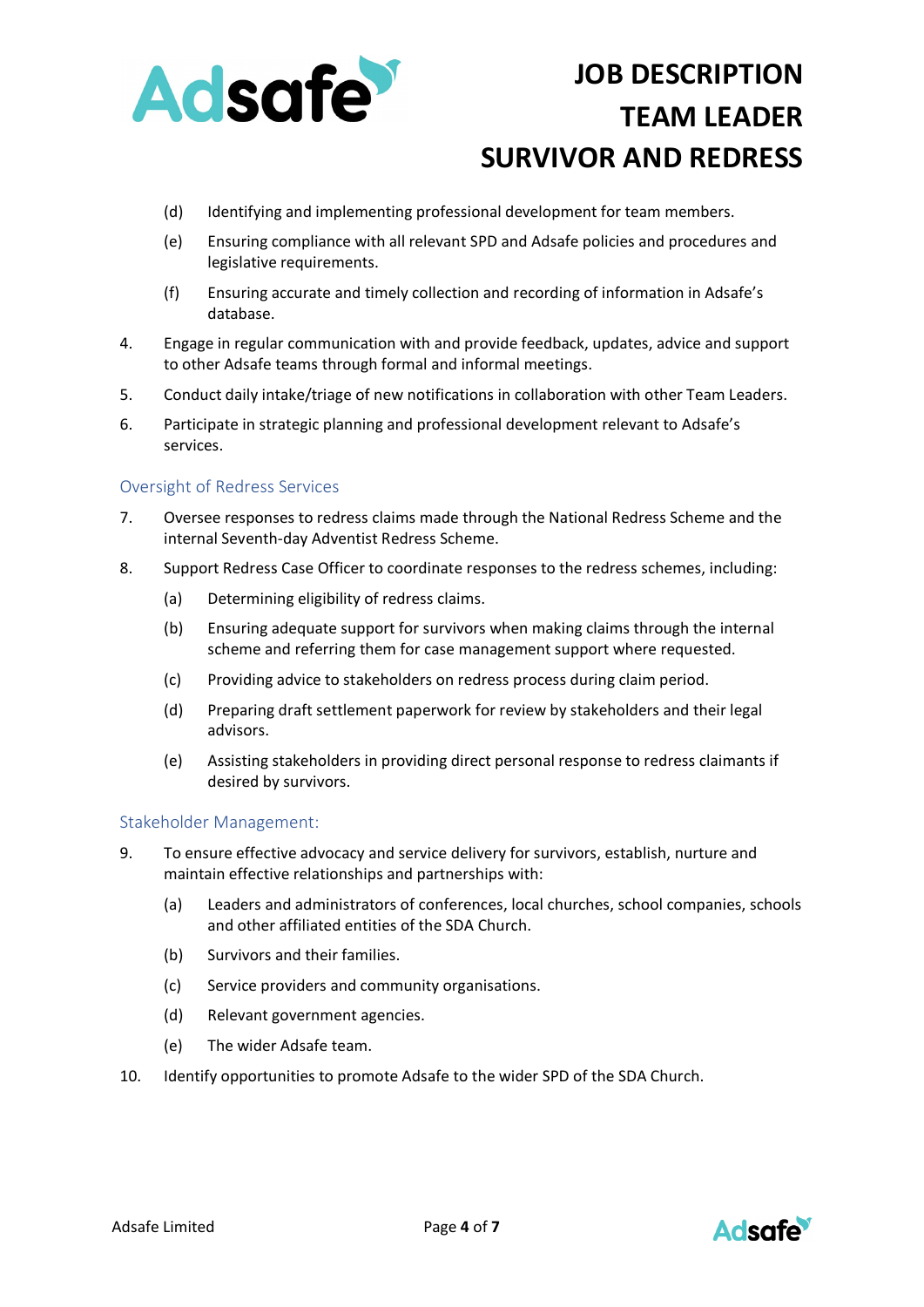

## Work Health and Safety Responsibilities:

### As an employee of Adsafe you are required to:

- 1. Take reasonable care for your own health and safety.
- 2. Take reasonable care that your acts or omissions do not adversely affect the health and safety of others.
- 3. Comply so far as you are reasonably able with any reasonable instruction that is given by the person conducting the business or undertaking to allow you to comply with the Act.
- 4. Co-operate with any policy or procedure of the person conducting the business or undertaking relating to health and safety at the workplace that has been notified to workers.

### As a manager/supervisor of Adsafe you are required to:

- 1. Integrate Adsafe's goals and objectives for WHS into work practices.
- 2. Undertake the tasks required for the successful implementation of the Adsafe's WHS risk management program.
- 3. Consult with your team on WHS matters which may affect them.
- 4. Promote the consultation on WHS issues as a normal component of work.
- 5. Ensure all plant, substances and work systems used are suitable for their intended purpose and meet safety requirements.
- 6. Provide adequate training, information, instruction and supervision to your staff so that work is conducted safely.
- 7. Make sure that contractors and visitors are aware of relevant safety policies and procedures.
- 8. Take immediate and appropriate steps to inform senior management to investigate and rectify any risks to health and safety issues.
- 9. Promote access for staff to Wellbeing Leave to manage workload pressure and to mitigate against burnout.
- 10. Properly record and report all incidents, and carry out an investigation to determine causal factors.
- 11. Ensure safe access to, and egress from, the workplace is maintained at all times.
- 12. Actively support return-to-work programs.

### Terms and Conditions:

The terms and conditions shall be read in harmony with the SPD/Adsafe Office Manual, SPD Working Policy, and other Adsafe policies and procedures as amended from time to time. Such policies and procedures are not incorporated into your employment contract.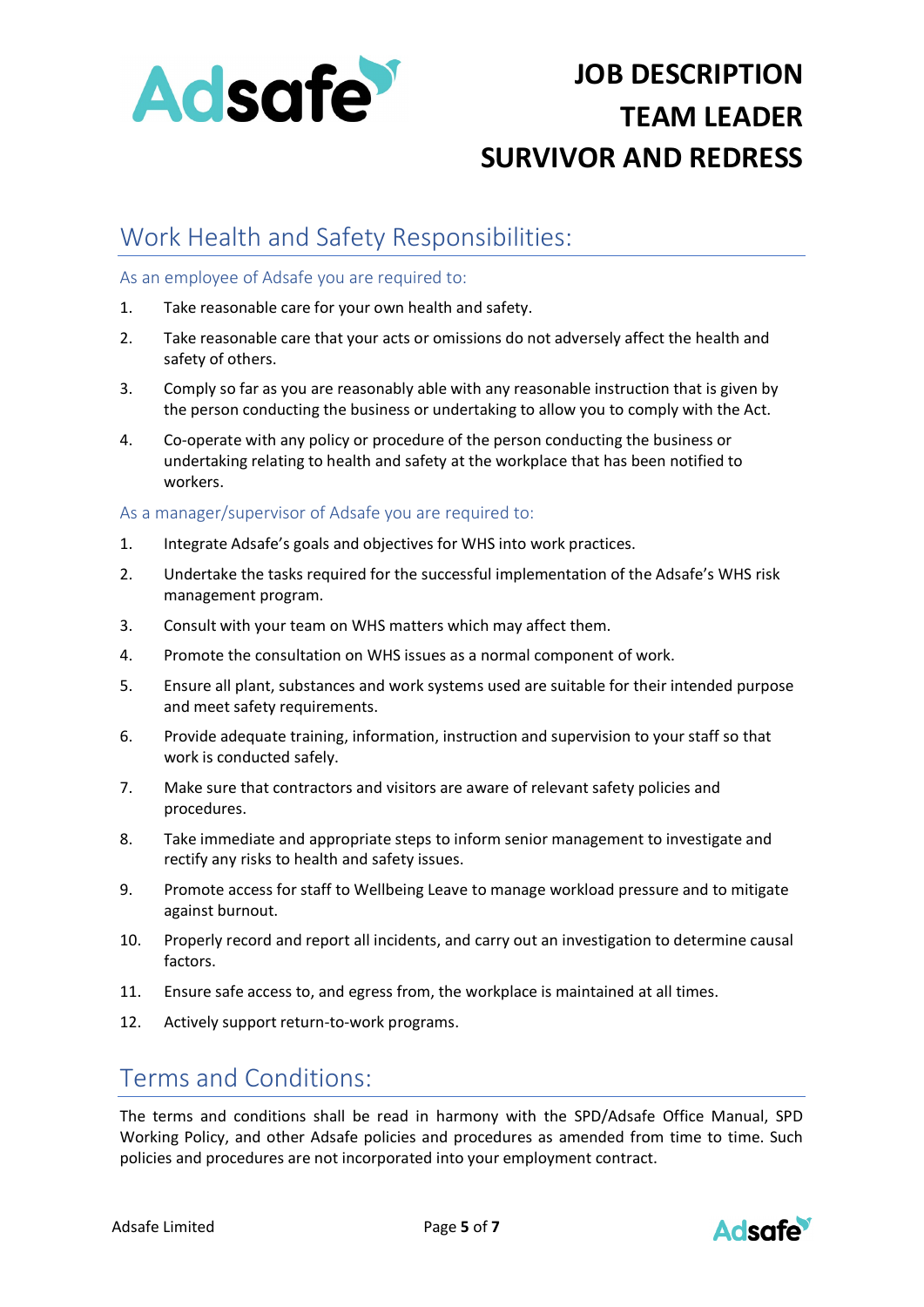

#### **Appointed by:**

General Manager, Adsafe

#### **Status:**

Full-time

#### **Responsible to:**

Operations Manager, Adsafe

### **Employees responsible to you:**

Senior Case Officer – Survivor Services Case Officer – Survivor Services Case Officer - Redress

#### **Performance appraisal:**

Initial informal review within 6 months then formal appraisal at 12-month intervals.

#### **Remuneration:**

As per the South Pacific Division Wages Schedule (Australia).

## Confidential Information:

In the course of work and social interaction the holder of this position will become aware of material which is sensitive and must be kept confidential.

- 1. Confidential Information is any information belonging to the Seventh-day Adventist Church and Adsafe which is not available to the public which:
	- (a) is indicated as confidential;
	- (b) would be of commercial value to a competitor;
	- (c) relates to our constituents or staff, including lists of constituents or staff and their requirements; and
	- (d) relates to personal or sensitive information.
- 2. The holder of this position agrees that they will not use or disclose any Confidential Information without written permission at any time during their employment with the Seventh-day Adventist Church and Adsafe or subsequent to that employment.
- 3. The holder of this position may only use or disclose Confidential Information if it is necessary in order to perform their duties for the Seventh-day Adventist Church and Adsafe, or are ordered to disclose such information by a court.
- 4. Unless written permission is given from the Seventh-day Adventist Church, the holder of this position must not, except as reasonably necessary to perform their duties with the Church:
	- (a) seek to obtain confidential information to which they have not been granted access;
	- (b) remove or destroy confidential information from the Adsafe premises; or